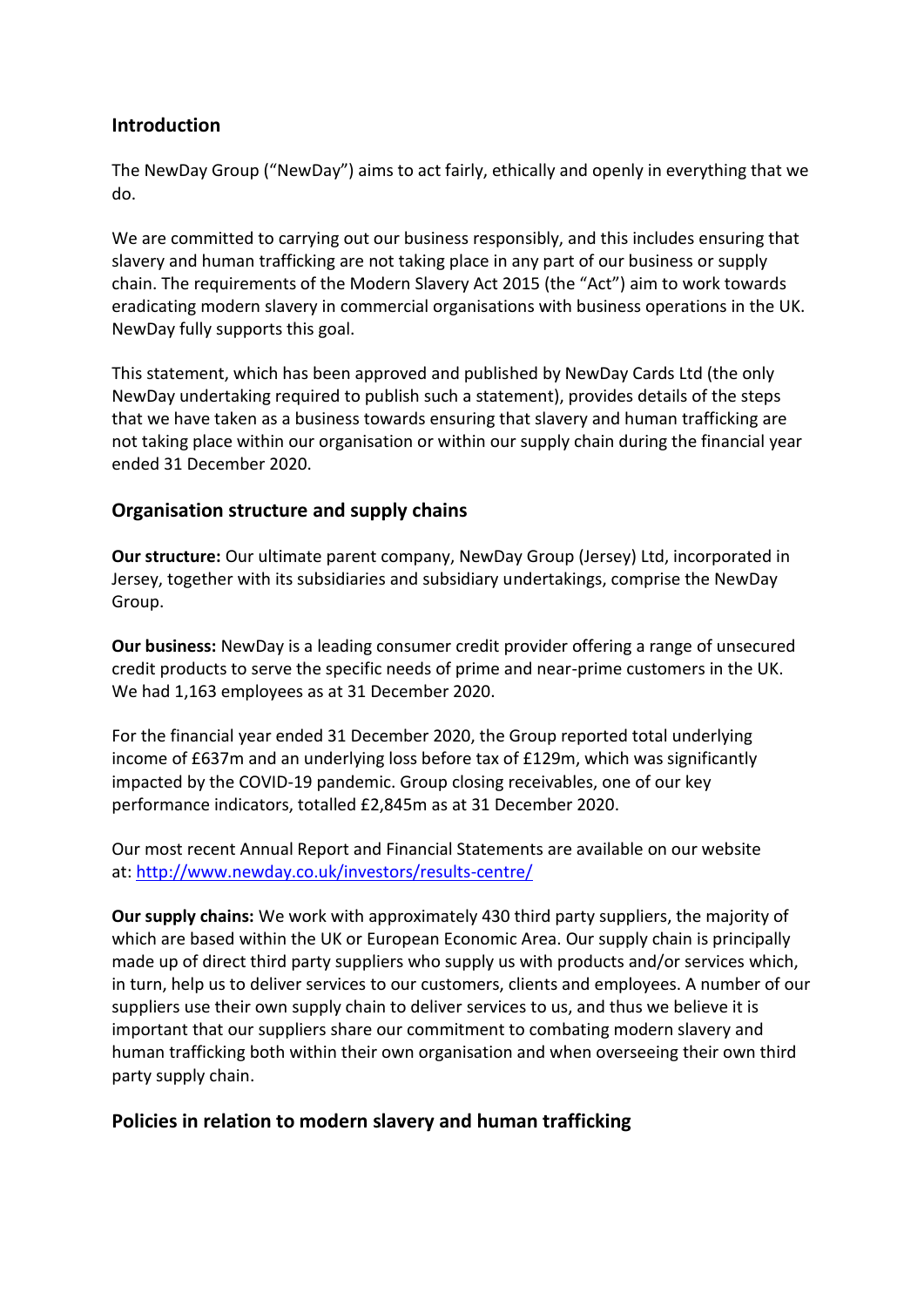A statement in relation to Human Rights, which outlines the relevance of human rights to our employment policies and practices, is included on our website.

Our commitment to combating modern slavery and human trafficking is embedded into our policies. These have been reviewed and amended to take account of requirements of the Act, including:

- our employment policies and procedures covering our obligations as an employer;
- our Code of Ethics and Integrity policy outlining our expectations regarding honesty and integrity, and stating that standards of conduct must be aligned with NewDay's Purpose and Values. Our Values are core to the way we work and set the behaviours and standards we expect from our employees;
- our commitment to fully supporting human rights. All aspects of our operations and, where material, our policies are guided by the Human Rights Act 1998 and the International Labour Organisation (ILO) core standards;
- we have robust and confidential whistleblowing procedures in place, underpinned by a Board-level Whistleblowing policy to allow employees and stakeholders to raise concerns about any aspect of NewDay's business practices;
- our Procurement policy detailing the need to understand our supply chain risk, use best practice in the application of ethical standards and comply with relevant legislation;
- our supplier frameworks specifying the supplier on-boarding due diligence required as well as ongoing monitoring requirements; and
- all of our employment policies and procedures are underpinned by our Boardapproved People policy, which outlines our commitment to fulfilling all of our obligations as an employer in line with all relevant UK employment and equality law requirements and best practices.

### **Risk assessment and management**

We carry out annual checks to ensure our employees' salaries are in excess of minimum wage requirements, together with ongoing checks to validate that benefits taken through salary sacrifice do not bring an employee's salary below the minimum wage.

We have put in place robust processes that aim to ensure we only work with appropriate suppliers who can meet the standards expected of them. Our primary supply chain focus is on areas of supply which potentially carry a higher risk, for example our sub-contracted workforce. Our general supplier risk assessment also allows us to understand and focus on our suppliers with operations in higher risk locations, particularly emerging economies and less developed countries.

Where we enter into a contract with a new supplier on our standard terms and conditions, these require the supplier to comply with all applicable laws, which includes the Act.

Our Supplier Code of Conduct, encourages consistent behaviours and practices within our supply chain. It requires suppliers to support freely chosen employment – that is completed voluntarily and without slavery, forced or compulsory labour and human trafficking,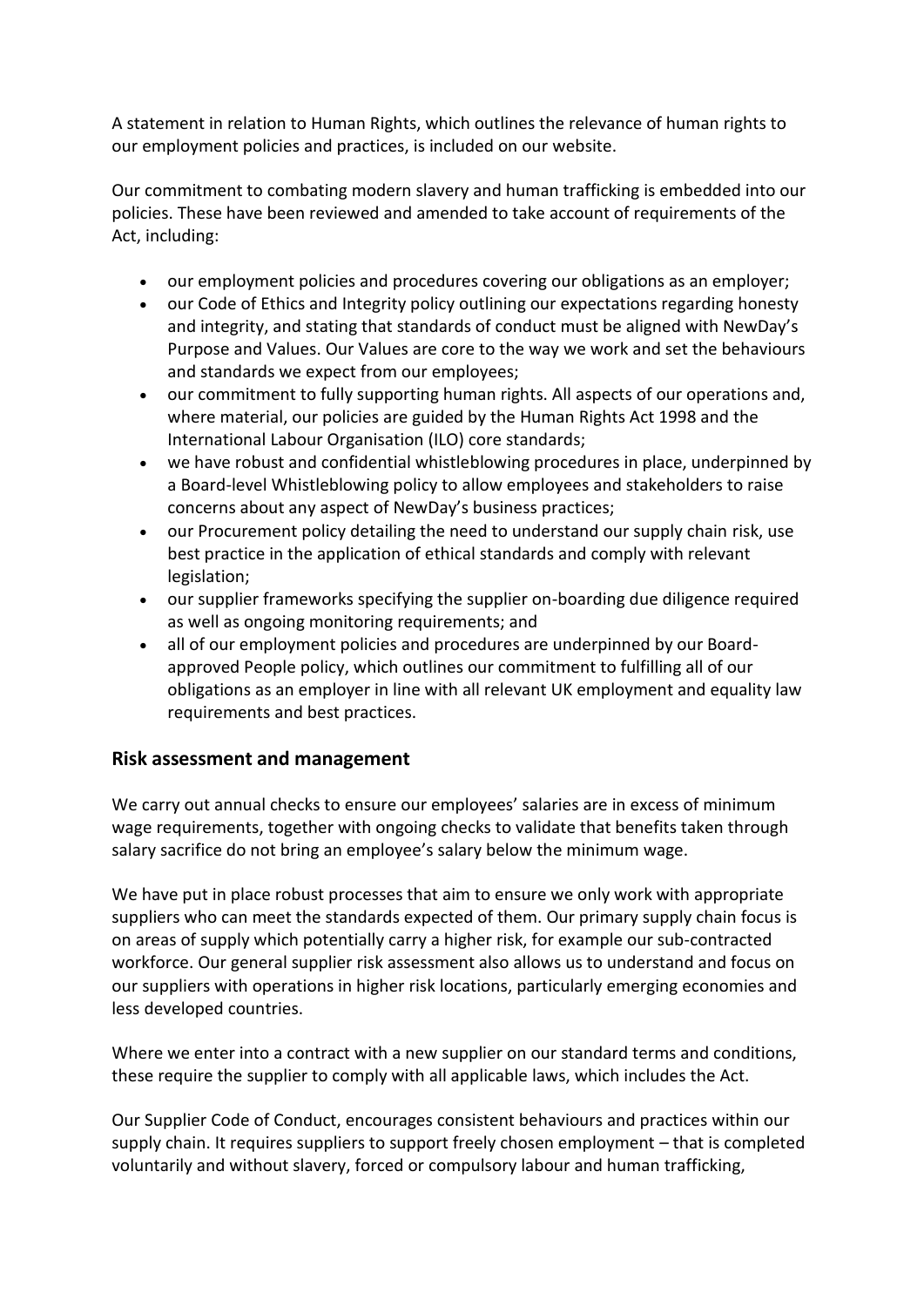irrespective of the industry or location of the supplier. Potential new and existing suppliers can view our Supplier Code of Conduct via our company website. In 2020, we implemented a new procurement system and from August 2020, all new suppliers are asked to confirm they have read and comply with our Supplier Code of Conduct when registering on NewDay's procurement system. This process is also being carried out for existing suppliers as part of the continued procurement system implementation.

## **Due diligence processes**

Our supplier on-boarding due diligence process makes specific reference to the Act and its requirements. It requires suppliers to confirm if they have their own Modern Slavery statements or, if not applicable, confirm they have policies and/or training in place to ensure that appropriate and coordinated action is taken throughout their business to ensure their business and supply chain is slavery free. This supplier on-boarding due diligence applies to all supplier relationships regardless of the industry or geography in which they operate.

We carry out annual reviews to ensure that our critical suppliers continue to adhere to our standards using a combination of annual supplier attestations, desktop assurance and onsite assurance visits. The required supplier attestations specifically reference the Act and its requirements. Any risks identified will be escalated, reported and managed in accordance with our supplier risk management procedures.

# **Training on modern slavery and human trafficking**

We provide on-going training to our Procurement team and key stakeholders involved in supplier management to ensure competence in monitoring our adherence to the Act and compliance with this statement.

| <b>Measure</b>                                                                       | <b>Current assessment</b>                                                                                                                                                                          | <b>Future action</b>                                           |
|--------------------------------------------------------------------------------------|----------------------------------------------------------------------------------------------------------------------------------------------------------------------------------------------------|----------------------------------------------------------------|
| Applicable employee training<br>is completed                                         | Ongoing Procurement team<br>training and key stakeholders<br>involved in supplier<br>management<br>Requirement to read the Code<br>of Ethics and Integrity policy<br>as part of employee induction | Continuing coverage in<br>existing mandatory training<br>suite |
| Frequent review of associated of Policies and are subject to<br>and related policies | Policies are categorised by<br>level according to our Policy<br>review in line with the<br>frequency outlined for the<br>policy level                                                              | Continuing our review of<br>policies                           |

### **Key Performance Indicators**